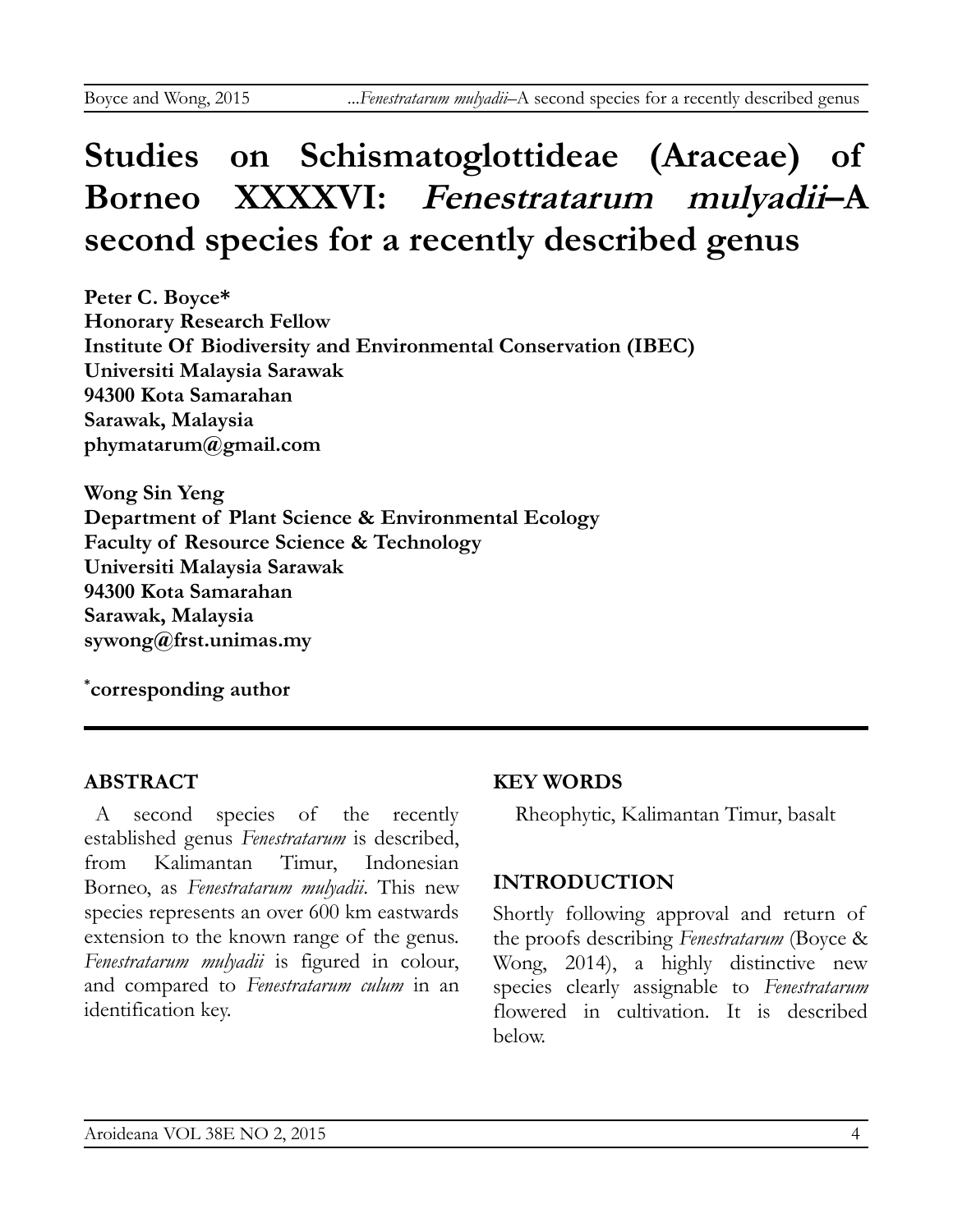#### KEY TO THE SPECIES OF *FENESTRATARUM*

- 1. Leaf blades linear, stiffly leathery, margins smooth; petiole and peduncle glabrous; spathe limb white . . . . . . . . . . . . . . . . . . . . . . . *F. culum*
- Leaf blades very narrowly oblong, softly leathery, margins strongly undulate; petiole and peduncle velvety; spathe limb green . . . . . . . . . . . . . .. *F. mulaydii*

**Fenestratarum mulayadii** P. C. Boyce & S. Y. Wong, **sp. nov.** Type: Indonesian Borneo, Kalimantan Timur, Kutai Barat, Laham, Long Ma Au, Sungai Mahakam, 00°16′24.30″N 115°21′8.64″E, 14 Nov. 2014, *Mulyadi AR-5000* (holotype BO!; isotype SAR!).

#### **Diagnosis**

*Fenestratarum mulaydii* is distinguished from *F. culum* by the leaf blades with strongly undulate (vs smooth) margins, the velvety (vs glabrous) petioles and peduncles, and by the predominantly green spathe limb with more extensive fenestrations.

## **Description**

Small obligate tufted rheophytes to ca. 15 cm tall. **Stem** compact, later elongating to ca 5cm, erect ca. 1 cm in diam., basally with copious strong roots and occasional stiff stilt-roots. **Leaves** many together, forming a neat rosette; **petiole** ca. 1.5 cm long, basal third broadly sheathing and swollen, ca. 3 mm wide, pale velvety green, remainder of petiole D-shaped in cross-section, dark velvety green; **petiolar sheath** with wings extended into a narrowly triangular ligular caducous portion ca. 2.5 cm long; **blade** softly coriaceous, very narrowly oblong with margins strongly undulate 7–12 cm long  $\times$ ca 8 mm wide, base cuneate, apex sub-acute and apiculate for ca 2 mm, adaxially deep velvety green, abaxially matte pale olive green; **midrib** abaxially and adaxially sharply prominent; **primary lateral veins** ca. 4 on each side, meeting at the tip and there coalescing to form the apiculate point; **secondary venation** forming an obscure tessellate pattern. **Inflorescence** solitary, but with up to four produced in sequence, alternating with solitary foliage leaves; **peduncle** slender, somewhat exceeding the leaves, ca. 7 cm long  $\times$  2 mm in diam., medium velvety green, uppermost part curving forward to hold the inflorescence at ca. 80° to the peduncle. **Spathe** ca. 2.7 cm long, ca. twice length of spadix; **spathe limb** broadly lanceolate with the lower part with large transparent areas separated by opaque green veins, terminally extended into a prominent white rostrum ca. 1 cm long, limb opening at pistillate anthesis by a ventral elliptic fissure with incurving margins, limb lower part of limb inflating at staminate anthesis and then caducous by deliquescence at junction with persistent lower part after staminate anthesis, falling in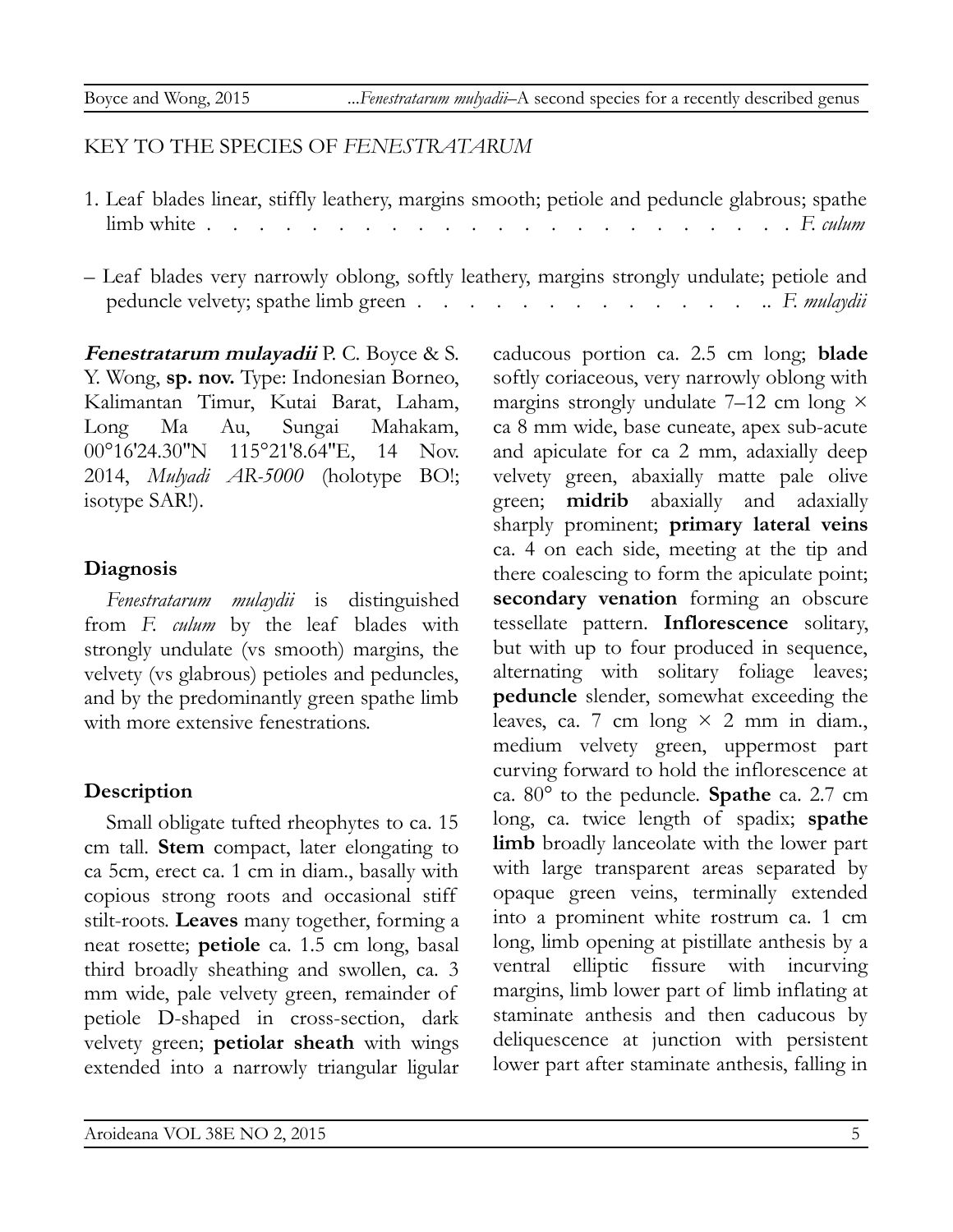

**Figure 1. Fenestratarum mulaydii** P. C. Boyce & S. Y. Wong. **A–E.** Plants in habitat, Type locality. **A & E.** General view of plants in habitat. **B.** Flowering plant. **C.** Post anthesis plant. **D.** Fruiting plant. **A–E** from *AR-5000*. Images © Mulaydi. Used with permission.

Aroideana VOL 38E NO 2, 2015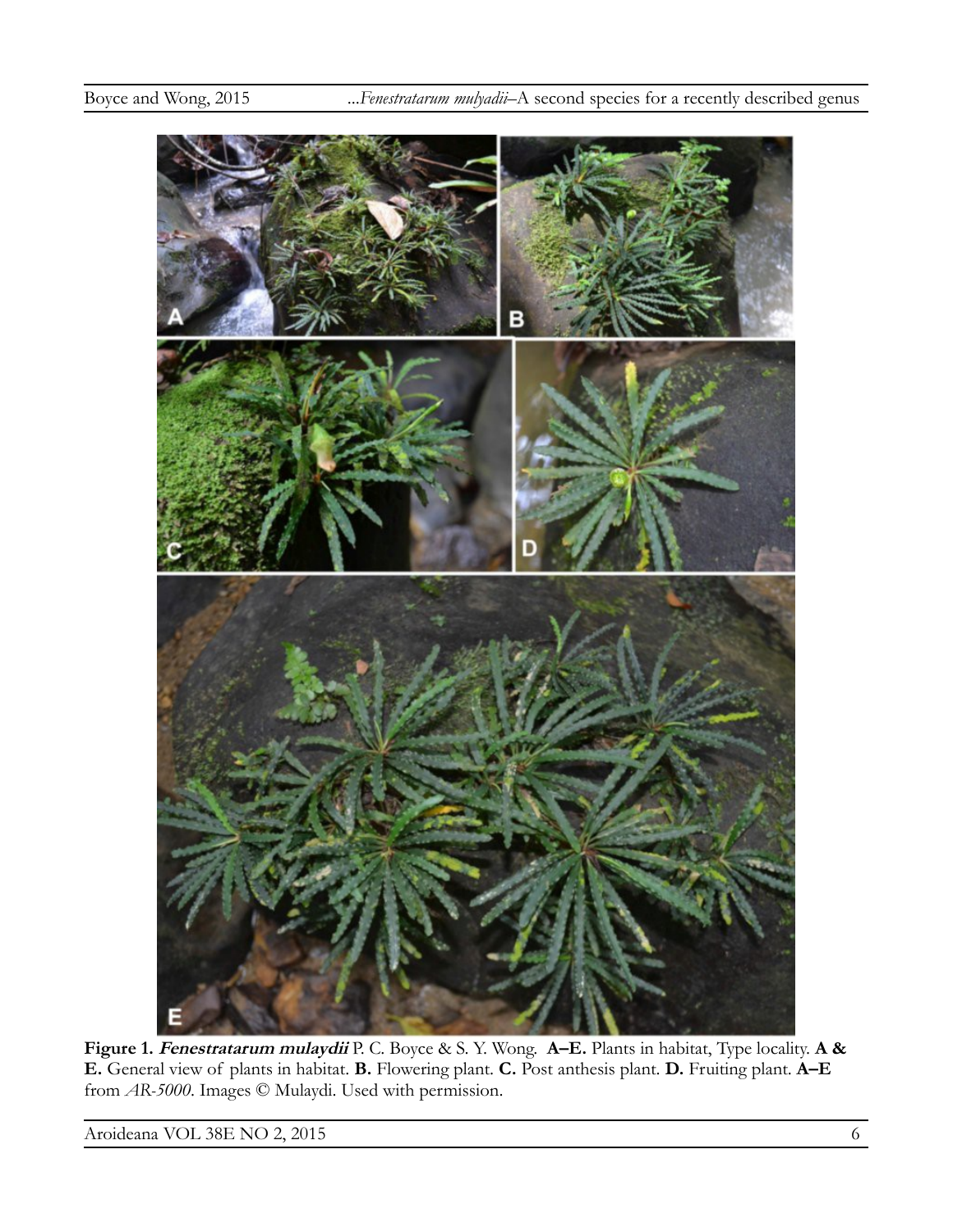

**Figure 2. Fenestratarum mulaydii** P. C. Boyce & S. Y. Wong. **A & B.** Inflorescence at pistillate anthesis. Note fused lower spathe margins. **C**. Inflorescence at staminate anthesis. Note changes in spathe shape. **D.**  Spadix at pistillate anthesis, nearside spathe artificially removed. **E.** Inflorescence at end of staminate anthesis, spathe limb starting to degrade and separate from persistent lower portion. **F.** Inflorescence postanthesis; G. Persistent lower spathe shortly after shedding spathe limb. As fruits develop the peduncle straightens to present the slash-cup upwards. **A–G** from *AR-5000*. Images © P. C. Boyce.

Aroideana VOL 38E NO 2, 2015 7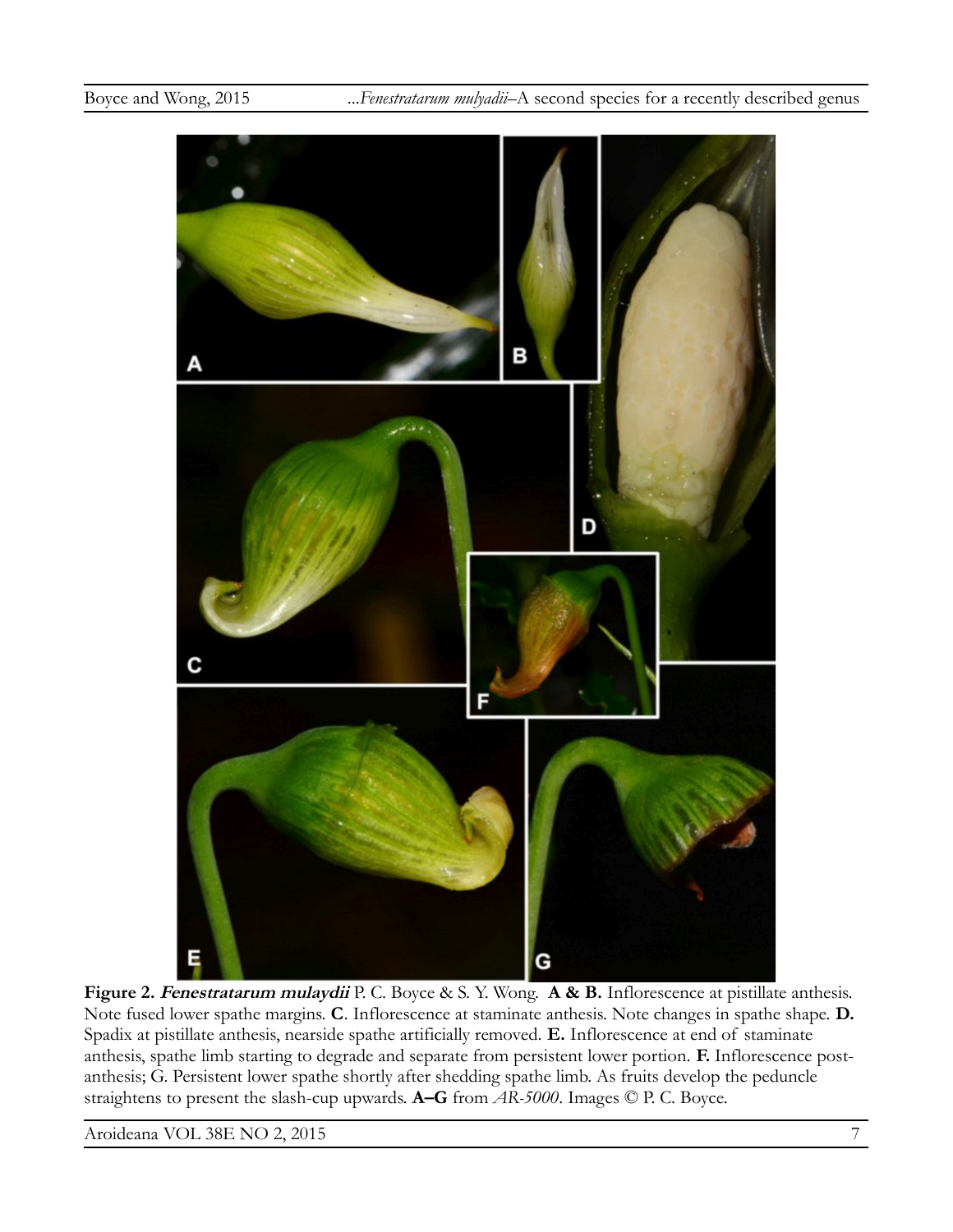a single but deliquescing piece together with the spent parts of the spadix; **lower spathe** with fully fused margins, forming an ellipsoid, later globose chamber during anthesis, dark green, persistent after anthesis and forming an erect 1 cm  $\times$  1 cm funnelform structure subtending the developing fruits. **Spadi**x sub-fusiform, 15–20 mm long × 5 mm wide; **pistillate flower zone** cylindric, comprised of ca 3 spirals of flowers, narrower than remainder of spadix, accounting for slightly more than  $\frac{1}{4}$  of spadix, ca  $3 \text{ mm}$  long  $\times$  4 mm in diam., with an incomplete row of squat polygonal glossy white staminodes at base; **pistils** crowded, sub-globose, ca. 1 mm in diam., very pale greenish white; **stigma** sessile, discoid, as wide as pistil, smooth with a central indentation, white; **sterile interstice** ca 1.5 mm long  $\times$  5–7 mm in diam., composed of a single row of polygonal staminodes, these 1 mm long  $\times$  0.5–1 mm wide, white; **staminate flower zone** wider than remainder of spadix, about  $\frac{1}{2}$  of entire spadix length, 5–6 mm long  $\times$  5–7 mm in diam., very pale creamy white; **staminate flowers** large, spirally arranged, each composed of two stamens, truncate, rhomboid from above, ca. 2 mm long  $\times$  1.5 mm wide; **thecae** set in pits on the top and bottom (with respect to the spadix axis) of each stamen separated by a conspicuous broad, slightly domed connective; **appendix** ca 2 mm long, tapering, obtuse; **appendix staminodes** squat rhomboidal, very pale creamy white. **Infructescences** erect. **Fruiting spathe** funnel-form, ca. 1 cm long  $\times$  ca. 1 cm wide, dark green with a scar along rim; **fruits** obpyriform, ca 3 mm long, stigmatic remain raised, darker green; **seeds** not seen.

Distribution — *Fenestratarum mulyadii* is so far known only from the Type locality.

Ecology — *Fenestratarum mulyadii* is rheophytic on mossy Neogene basalt river boulders under rather open perhumid lowland forest at ca 130m asl.

Etymology — The trivial epithet is for Mulaydi, the original collector of this and numerous other exceptionally interesting aroid species.

Notes — *Fenestratarum mulyadii* occurs over 600 km east of the only known locality of *Fenestratarum culum*, and on quite different (acid) geology. It is highly probable that additional novel *Fenestratarum* species occur between these range extremes, as likely as not highly localized and geologically obligated.

# **ACKNOWLEDGEMENTS**

This is part of an on-going research which is funded by the Ministry of Higher Education, Malaysia by the Exploratory Research Grant Scheme Vote No. NRGS/1089/2013-(03) and Fundamental Research Grant Scheme Vote No. FRGS/STWN10(01)985/2013(26). Biodiversity Centre are gratefully

acknowledged.